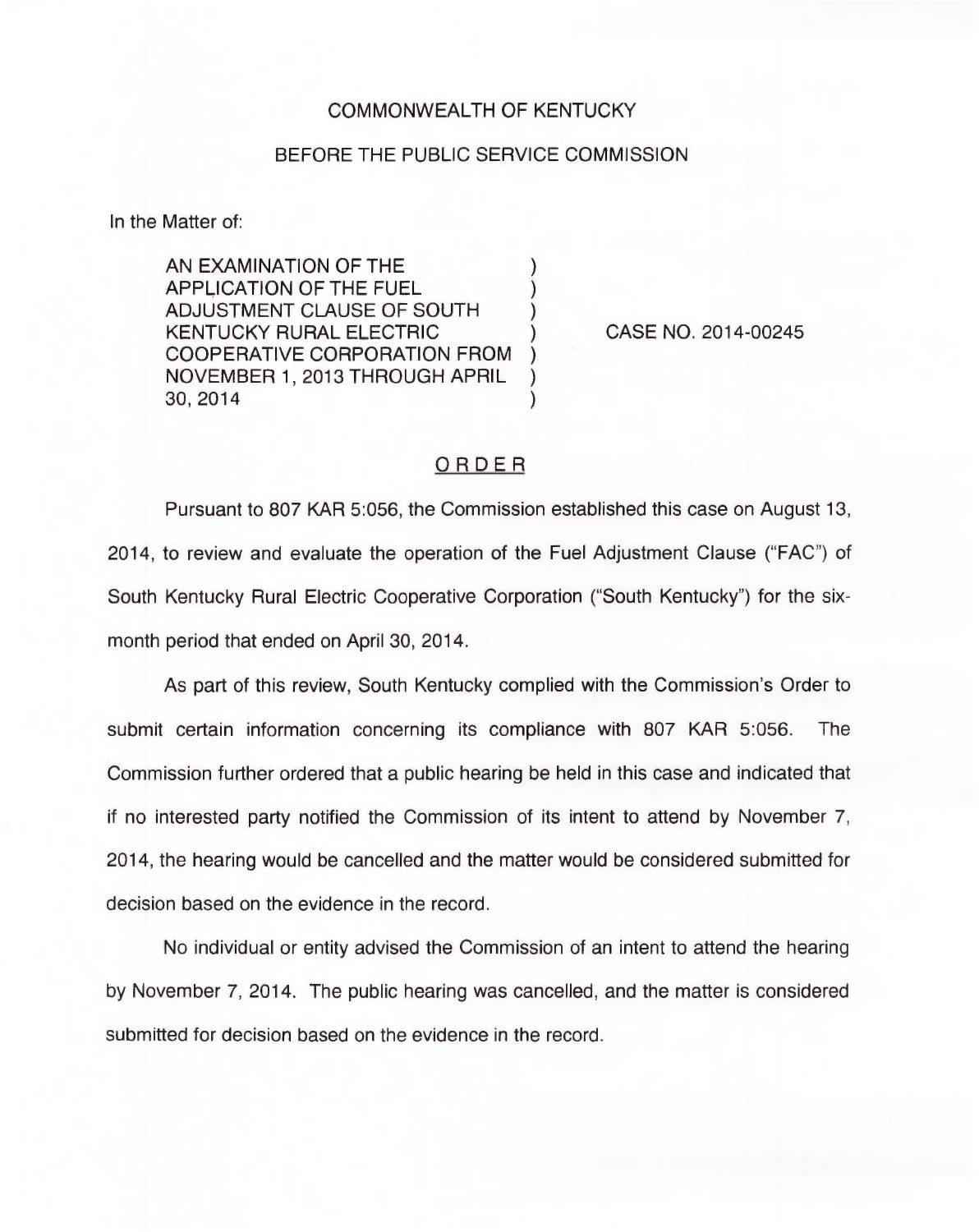The Commission, having considered the evidence in the record and being otherwise sufficiently advised, finds no evidence that South Kentucky has improperly calculated or applied its FAC charge.

IT IS THEREFORE ORDERED that the charges and credits applied by South Kentucky through the FAC for the period November 1, 2013, through April 30, 2014, are approved.

> By the Commission ENTERED JAN 3 <sup>D</sup> 2015 KENTUCKY PUBLIC SERVICE COMMISSION

**ATTEST** Executive Director

Case No. 2014-00245